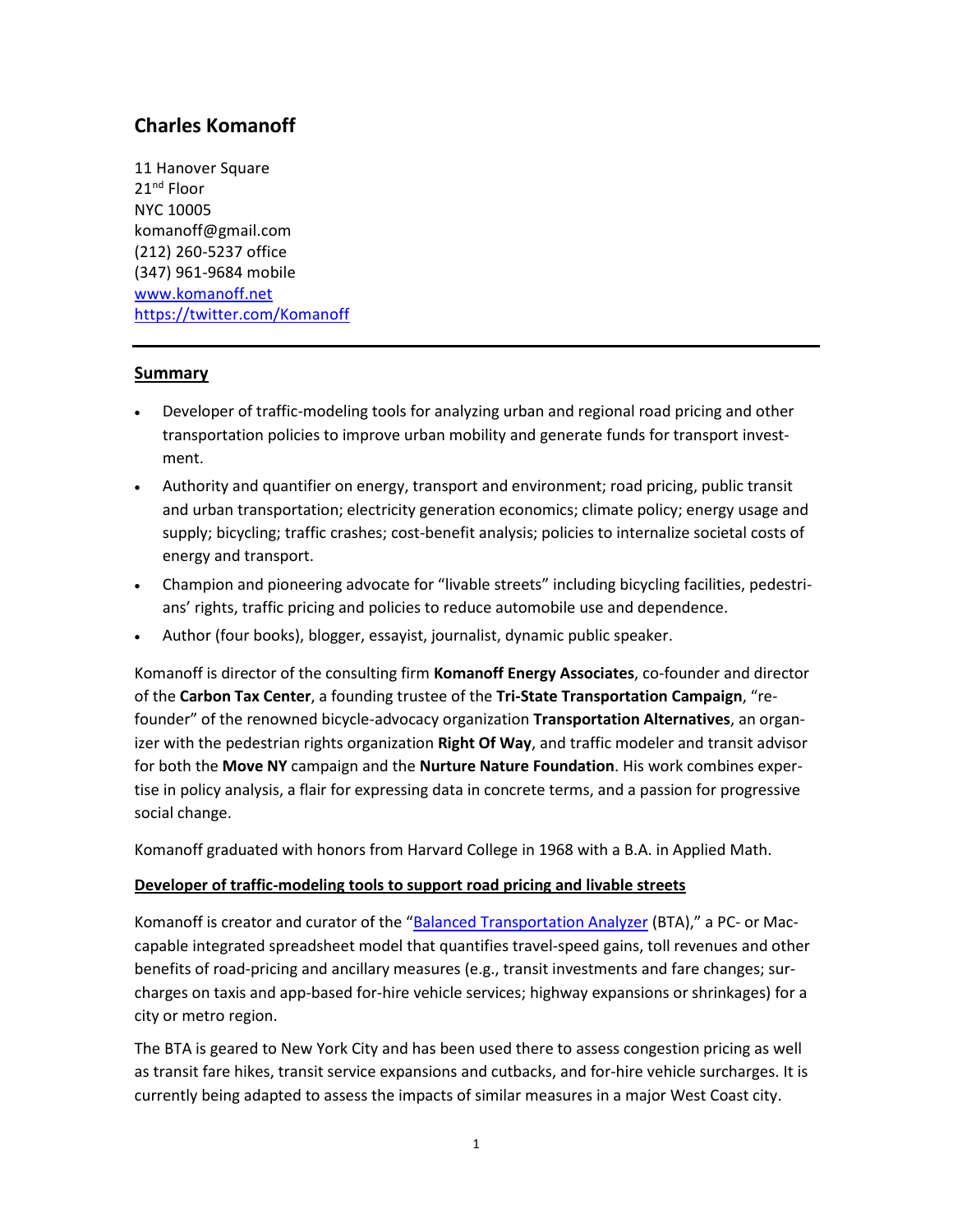Development of the BTA began in 2007. It now (Fall 2019) has 75 interlocking worksheet "tabs" that are stocked with baseline travel data and connected by thousands of equations and algorithms. These tabs "communicate" with each other based on user inputs that correspond to proposed road tolls and/or other potential policies. Data inputs are made in a single tab, allowing them to be easily processed and understood, and the calculation of results is instantaneous.

Results include:

- gross and net revenues from congestion or other traffic pricing
- changes in average travel speeds (separated among different times of day, between weekdays and weekends, and within vs. outside the urban core)
- changes in vehicle volumes (similarly separated)
- monetization of travel-time savings, fewer traffic crashes, and reduced air and carbon emissions, as well as the "amenity" that drivers lose from opting out of some tolled car trips.

The consulting firm that advised New York Gov. Andrew Cuomo's "Fix NYC" congestion pricing task force and is now helping devise the congestion toll scheduled to start in early 2021 has used the BTA as its primary analytical tool since 2017. The [task force's final report](http://www.hntb.com/HNTB/media/HNTBMediaLibrary/Home/Fix-NYC-Panel-Report.pdf) (Jan. 2018) includes these comments:

*The traffic and revenue estimates of various tolling strategies were performed using the Balanced Transportation Analyzer, or BTA. This spreadsheet model, developed by Charles Komanoff, provides a framework for assessing the extent to which zone pricing can both generate revenue and improve traffic conditions in the Central Business District (CBD). The BTA was chosen as the tool for this study because it offers four key advantages in supporting the zone pricing analysis:* 

- *As a spreadsheet model, it can rapidly evaluate and compare multiple tolling strategies.*
- *The model draws from a broad array of well-documented sources of traffic and transportation data.*
- *It is transparent. The underlying data is clearly identified and the assumptions governing the use of this data are highlighted.*
- *It yields the outputs that are most relevant to our analysis—namely, increase in revenue, improvement in average vehicular speed, and reduction in congestion.*

The BTA is continually updated. The current version is always available on the Internet via this link[: http://www.nnyn.org/kheelplan/BTA\\_1.1.xls.](http://www.nnyn.org/kheelplan/BTA_1.1.xls)

In it[s profile of Komanoff,](http://www.wired.com/magazine/2010/05/ff_komanoff_traffic/) *Wired* magazine pronounced the BTA a "masterpiece" for capturing the interactivities among different travel modes, for reflecting the feedbacks between drivers' tolls costs and time savings, and for allowing estimation of the "social delay costs" caused by the proverbial incremental car trip into the urban core. The BTA is a powerful yet instantly-usable tool that allows individuals and organizations to test congestion-pricing and other transport management proposals that heretofore only government agencies could assess.

The BTA was developed under the tutelage of the late New York civic titan Theodore W. Kheel, and with generous support from Kheel's Nurture Nature Foundation.

Komanoff, whom the *Wired* profile called "the man who could unsnarl Manhattan traffic," has presented the BTA model to city officials in New York, San Diego and Seattle; at high-level transport meetings in Washington and Paris; to city and university officials in Guangzhou, China,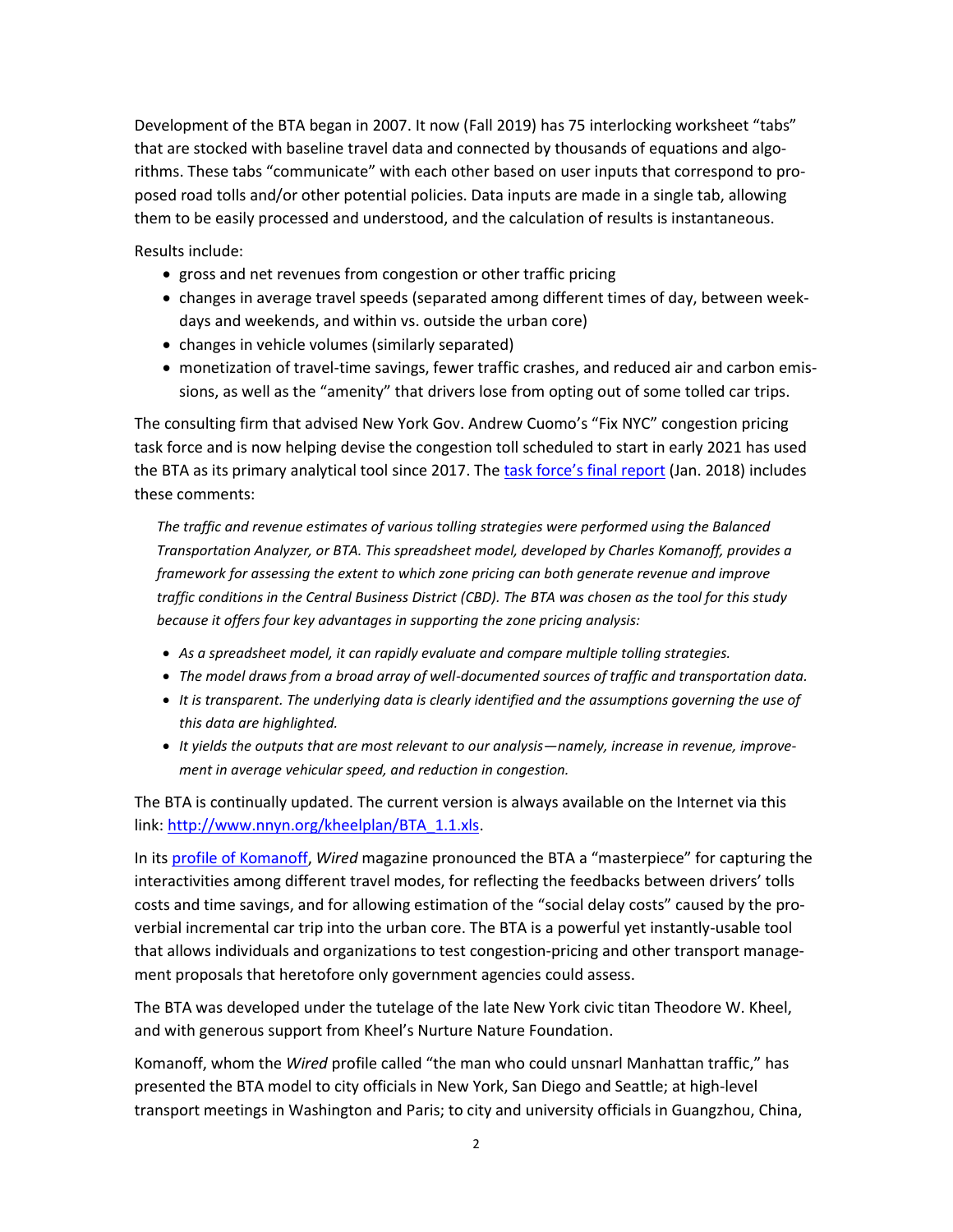and to national and regional transportation and environment ministers in Beijing and Hangzhou, China.

#### **Authority on energy, transport and environment**

Throughout his more than 4-decade career as a policy analyst, Komanoff has addressed the two largest sources of environmental and social harm in industrial societies: misallocation of resources in electricity generation, and failure to balance motor vehicle transport with other travel modes including public transit.

#### **Transport**

Since 2008, Komanoff has been a key component of citizens-based campaigns to implement road tolling as a means to reduce traffic gridlock and create a robust new revenue source for public transportation. (See discussion above of the BTA spreadsheet.) He was principal author of the Nurture Nature Foundation's pathbreaking 2008 report, *Balancing Free Transit and Congestion Pricing.*

Komanoff was a founding trustee of the *Tri-State Transportation Campaign*, whose staff work to reform transport planning and financing in the New York region. He edited and co-authored Tri-State's founding document, the *Citizen Action Plan*, a holistic approach to regional transport emphasizing road pricing, center-oriented development and strategic transit upgrades.

Komanoff conceived, managed and edited the *Bicycle Blueprint*, the most ambitious bicycletransport plan ever published for any U.S. city. He contributed a volume, *Environmental Benefits of Bicycling and Walking in the United States*, to FHWA's *National Bicycling and Walking Study*. He has spelled out road-pricing proposals in a report for the Energy Foundation and numerous periodicals ranging from the *Pace Environmental Law Review* to numerous newspapers and magazines. He composed the chapter on bicycling for the *Encyclopedia of Energy*.

### Energy and Electricity

Throughout the 1970s and '80s — a period of ferment and debate over the economics of nuclear power — Komanoff was the leading U.S. source of credible information on reactor costs. Through painstaking data collection, rigorous analysis, a stream of articles and books, and clear articulation to journalists, he helped policy-makers and the public grasp the dimensions of nuclear power's spiraling costs in the United States. During this period, Komanoff consulted for two Congressional agencies, the U.S. Department of Energy, and close to two dozen states including New York, California, Texas and Florida; presented expert testimony before the U.S. Nuclear Regulatory Commission and 20 Public Utility Commissions; testified before four Committees of Congress and the Select Committee on Energy of the House of Commons (U.K.); and tutored a generation of journalists on the extent and causes of cost escalation in the U.S. nuclear power industry.

Komanoff represented Manhattan community groups in evaluating and mitigating a proposal by Con Edison to expand its East 14th Street steam-and-electric station; analyzed the potential for electricity conservation in the New York area for a coalition seeking energy alternatives to the Indian Point reactors in Westchester County; and published *[Ending The Oil Age](http://www.rightofway.org/research/newoilage.pdf)*, a detailed post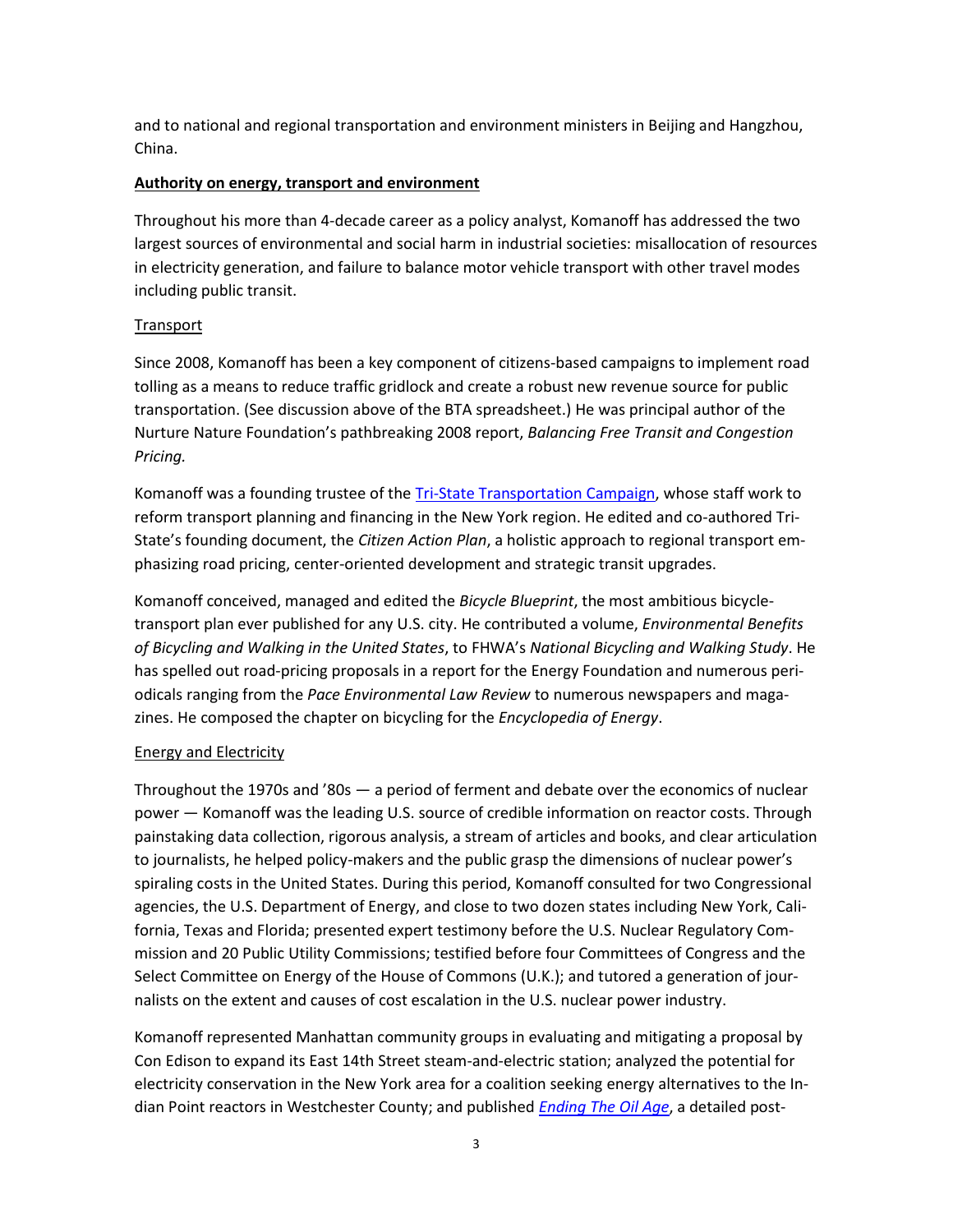9/11 policy prescription for immediately reducing U.S. oil consumption by up to 10%. He was codeveloper of "Greening A Block," an ambitious effort to implement energy-efficient heating, hot water and electric systems on a community scale in buildings on Manhattan's Lower East Side. In 2019 he authored a report for the Natural Resources Defense Council, *[California Stars](http://komanoff.net/lighting/California_Stars.pdf)*, documenting and quantifying California's outsize progress vis-a-vis the other 49 states in decoupling economic growth from fossil fuels and carbon emissions.

In 2007, Komanoff founded the [Carbon Tax Center,](http://www.carbontax.org/) a clearinghouse and resource center to educate and inform policy makers, opinion leaders and the public about the benefits of and critical need for robustly rising taxes on the carbon contents of fossil fuels. CTC has established a strong presence in Washington DC, within the environmental community and in the national civic arena.

#### Environment

Komanoff's work on environmental policy dates to 1971-72, when he co-directed the Council on Economic Priorities' landmark study of air and water pollution in the U.S. electric power industry, *The Price of Power*. In 1972-74 he worked for the NYC Dept. of Environmental Protection as a senior environmental economist, composing original analyses that revealed the poor economic prospects for both the Storm King pumped-storage project in the Hudson Highlands and a vast LNG tank farm on Staten Island, contributing to the demise of both ventures. Komanoff has published popular and technical articles on air pollution from electric generation and motor vehicles and on the difficult balancing required to advance much-needed wind power projects.

Komanoff is also an authority on noise pollution. His monograph, *Drowning In Noise: Noise Costs of Jet Skis in America*, published by the Noise Pollution Clearinghouse, used a multi-disciplinary approach to impute dollar costs to noise from jet skis and rank mitigation options. He advised Manhattan community groups in their efforts to reduce noise emissions from a large telecommunications facility in lower Manhattan and a heliport on Manhattan's West Side.

#### **NYC activist and advocate for "livable streets"**

Komanoff brings to advocacy a flair for translating data into human terms, familiarity with New York City's rich history, solidarity with the city's diverse cultures, and a passion for social justice.

Komanoff "re-founded" the NYC-based advocacy organization, Transportation Alternatives, in 1986 and led it as unpaid (but virtually full-time) president for six successful and ground-breaking years. He forged T.A. into a vibrant force for non-motor transportation in the New York region and made it a model for grassroots transportation advocacy in dozens of U.S. cities. Under his leadership T.A. defeated a proposed Midtown bike ban and expanded cycling access to area bridges, roads and transit systems. *Bicycling* magazine acknowledged Komanoff's accomplishments by naming him a 1990 "Bicyclist of the Year."

After stepping down as T.A. president in 1992, Komanoff co-founded the pedestrian rights organi-zation [Right Of Way.](http://www.rightofway.org/) He spearheaded the group's "street memorial" project that created hundreds of individualized on-site memorials to New York City pedestrians and cyclists and was recognized in 2001 by *Industrial Design* Magazine for advancing socially conscious design. Komanoff's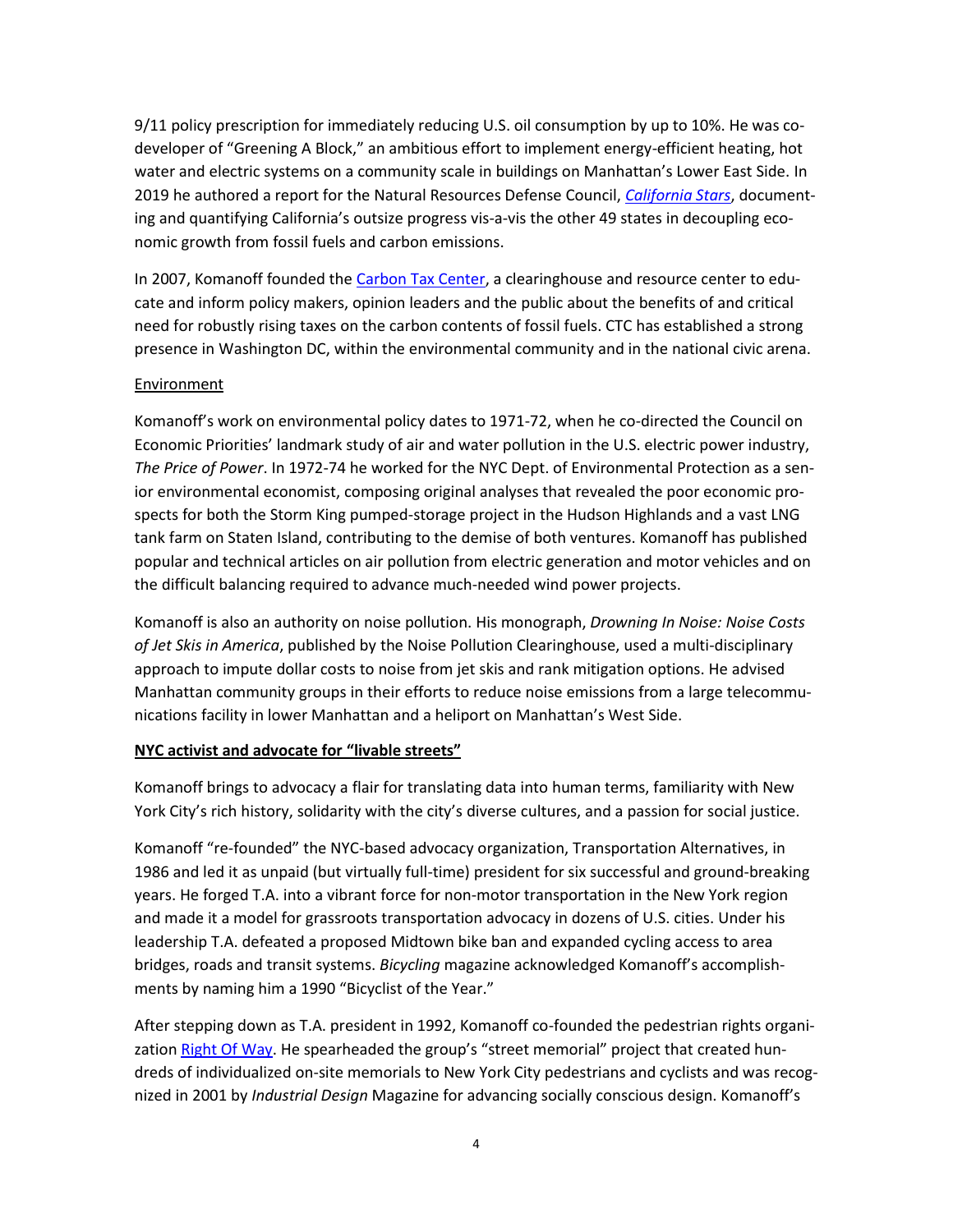1999 report *[Killed By Automobile](http://www.cars-suck.org/research/kba_text.pdf)* drew on statistical analysis by Right Of Way volunteers of nearly 1,000 NYC pedestrian and cyclist fatalities. These endeavors provoked a paradigm shift from victim-blaming to driver culpability that contributed to reducing New York City pedestrian fatalities and helped lay the groundwork for the city's "Vision Zero" initiative against traffic dangers. Right Of Way re-organized in 2013 with new energy from a younger generation of activists whose artistry and use of social media have infused the work with greater humanity.

#### **Writer: Selected Bibliography**

List is limited to printed pieces and omits dozens of Web-published posts on *Grist*; more than 160 posts on *Streetsblog*; and several hundred posts on the Carbon Tax Center's blog; some links are available at [www.komanoff.net.](http://www.komanoff.net/))

#### Books

*[The Bicycle Blueprint: A Plan to Bring Bicycling into the Mainstream in New York City](http://www.komanoff.net/bicycle/Blueprint_complete.pdf)* (Transportation Alternatives, 1993), chief editor, and co-author with Michele Herman et al.

*Power [Plant Cost Escalation: Nuclear and Coal Capital Costs, Regulation and Economics](http://www.komanoff.net/nuclear_power/Power_Plant_Cost_Escalation.pdf)* (Komanoff Energy Associates, 1981, republished by Van Nostrand Reinhold, 1982).

*Power Plant Performance: Nuclear and Coal Capacity Factors and Economics* (Council on Economic Priorities, New York, 1976).

*[The Price of Power: Electric Utilities and the Environment](http://www.komanoff.net/fossil/The_Price_of_Power_Electric_Utilities_and_the_Environment_complete.pdf)* (Council on Economic Priorities, 1972, republished by M.I.T. Press, 1974), co-authored with Sandy Noyes and Holly Miller.

#### Book Chapters

"Whither Wind?," in *Annual Editions: Environment 08/09*, McGraw-Hill, 2008.

"Whither Wind?," in *Taking Sides: Clashing Views on Environmental Issues*, McGraw-Hill, 2008.

["Bicycling,"](http://www.komanoff.net/bicycle/enc_of_energy__bicycling.pdf) in *Encyclopedia of Energy*, Elsevier Science, San Diego, 2004 [\(2013 update\)](http://www.komanoff.net/bicycle/Bicycling_Komanoff_2013_Elsevier_Encyc_of_Energy.pdf).

"Bicycle Transport in the US: Recent Trends and Policies" (with John Pucher), in *Sustainable Transport* (R. Tolley, ed.), Woodhead Publishing Ltd., Cambridge, England, 2003.

"Doing Without Nuclear Power," in *Accidents Will Happen: The Case Against Nuclear Power*, Environmental Action Foundation and Harper & Row, New York, 1979.

#### Major Reports

*California [Stars: Lighting the Way to a Clean Energy Future](http://komanoff.net/lighting/California_Stars.pdf)* (Natural Resources Defense Council, San Francisco, 2019).

*Balancing Free Transit and Congestion Pricing in New York City* (Nurture New York's Nature, [www.nnyn.org/kheelplan,](http://www.nnyn.org/kheelplan) 2008).

*The Hours: Time Savings from East River Bridge Tolls* (Bridge Tolls Advocacy Project, New York[, www.bridge](http://www.bridgetolls.org/)[tolls.org,](http://www.bridgetolls.org/) 2003).

*East River Bridge Tolls: Who Will Really Pay?* (Bridge Tolls Advocacy Project, New York, 2003).

*A Value-Pricing Toll Plan for the M.T.A.* (Tri-State Transportation Campaign, New York, 2003).

*Securing Power Through Energy Conservation and Efficiency in New York: Profiting from California's Experience* (Riverkeeper et al., 2002).

*[Ending The Oil Age: A Plan to Kick the Saudi Habit](http://www.rightofway.org/research/newoilage.pdf)* (Komanoff Energy Associates, New York, 2002).

*[The Only Good Cyclist: NYC Bicyclist Fatalities —](http://www.komanoff.net/cars_I/OnlyGoodCyclist.pdf) Who's Responsible?* (Right Of Way, New York, 2000), with Michael J. Smith.

*[Drowning In Noise: Noise Costs of Jet Skis in America](http://www.komanoff.net/jet_skis/Drowning_In_Noise_complete.pdf)* (Noise Pollution Clearinghouse, Montpelier, VT, 2000), with Dr. Howard Shaw.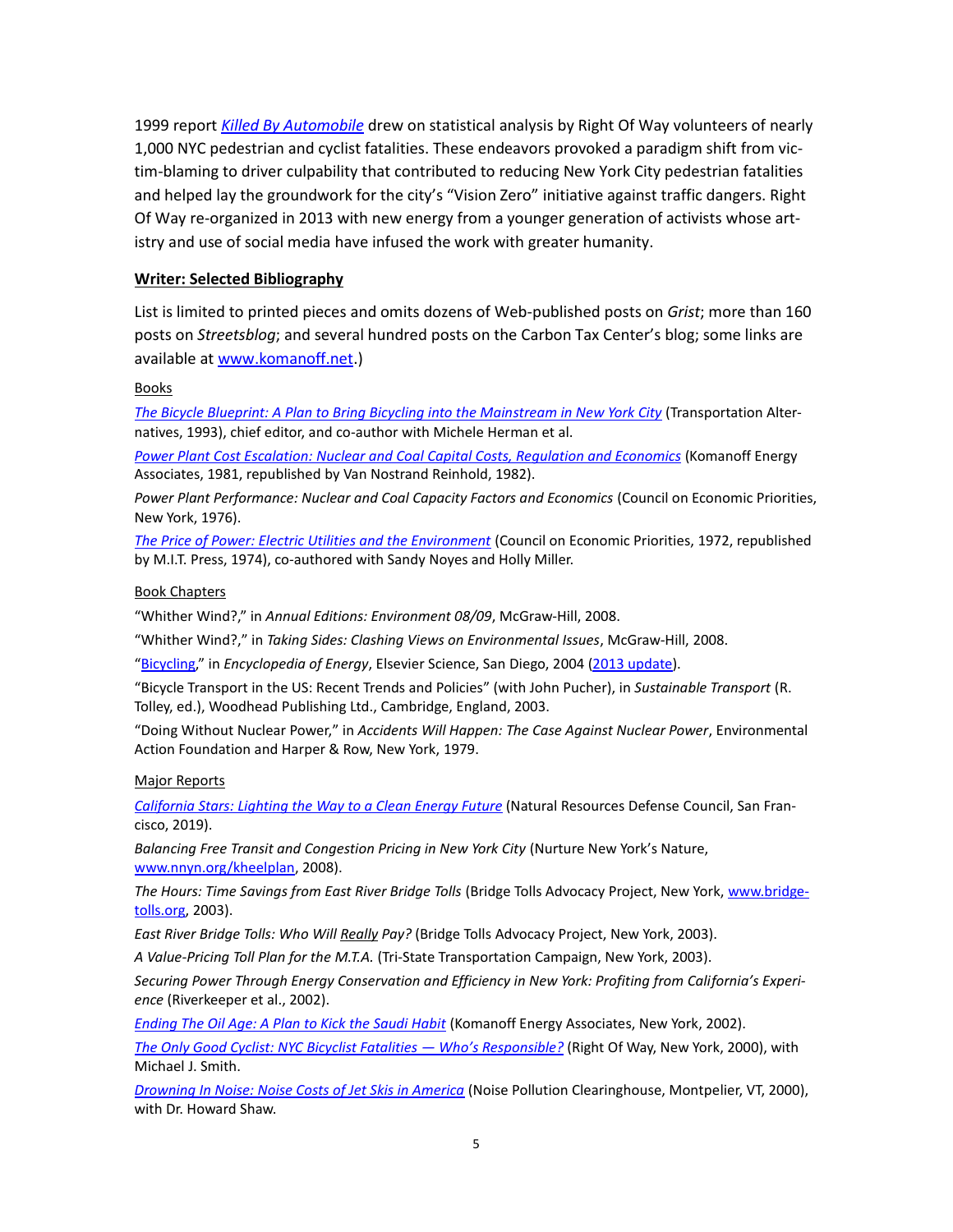*[The Price Of A Ticket: Racial Profiling and Highway Deaths in New Jersey](http://www.cars-suck.org/research/ticketpr.pdf)* (Right Of Way, New York, 1999), with Michael J. Smith.

*Killed By [Automobile: Death in the Streets in New York City 1994-1997](http://www.komanoff.net/cars_I/KBA_entire_2015.pdf)* (Right Of Way, New York, 1999).

*Road Relief: Tax and Pricing Shifts for a Fairer, Cleaner, and Less Congested Transportation System in Washington State* (w Todd Litman & Doug Howell, 1998, www.climatesolutions.org*).*

*Environmental Consequences of Road Pricing* (Energy Foundation, San Francisco, CA 1997).

*[Crossroads: Highway-Finance Subsidies in New Jersey](http://www.komanoff.net/cars_II/Crossroads.pdf)* (Tri-State Transportation Campaign, New York, with Margaret Sikowitz, 1995).

*[Subsidies for Traffic: How Taxpayer Dollars Underwrite Driving in NY State](http://www.komanoff.net/cars_II/Subsidies_for_Traffic.pdf)* (Tri-State Transportation Campaign, New York, with Cora Roelofs, 1994).

*Citizen Action Plan* (Tri-State Transportation Campaign, New York, 1994), editor, lead author.

*[Fiscal Fission: The Economic Failure of Nuclear Power —](http://www.komanoff.net/nuclear_power/Fiscal_Fission_complete.pdf) A Report on the Historical Costs of Nuclear Power in [the United States](http://www.komanoff.net/nuclear_power/Fiscal_Fission_complete.pdf)* (Greenpeace, U.S.A., with Cora Roelofs, 1992).

*Environmental Benefits of Bicycling and Walking in the United States* (Federal Highway Administration, 1992, Part 15 of the *National Bicycling and Walking Study*, 1994, lead author).

*There They Go Again: A Critique of the AER/UDI Report on Future Electricity Adequacy Through the Year 2000* (Nat'l. Assoc. of State Utility Consumer Advocates, 1987, co-authored).

*Prometheus Bound: Nuclear Power at the Turning Point* (Cambridge Energy Research Associates, 1983), with I.C. Bupp.

Journal Articles

*Injury Prevention*, ["Safety in numbers: a new dimension to the bicycle helmet controversy?,](http://www.komanoff.net/bicycle/safety_in_numbers.php)" December 2001 (letter).

*Journal of the American Medical Association,* ["Elevated Blood Alcohol and Risk of Injury Among Bicyclists,"](http://www.cars-suck.org/research/jama.pdf) May 16, 2001 (letter).

*Transportation Research "A"*, ["Bicycling Renaissance in North America? Recent Trends and Alternative Poli](http://www.komanoff.net/bicycle/Bicycling_Renaissance.pdf)[cies to Promote Bicycling,"](http://www.komanoff.net/bicycle/Bicycling_Renaissance.pdf) 1999 (with John Pucher and Paul Schimek).

*Bicycle Forum,* "Restoring Cycling Habitat," No. 45, Summer 1997.

*Public Utilities Fortnightly*, "Predicting Nuclear Plant Capacity Factors," 1 December 1994.

*Pace Environmental Law Review*, ["Pollution Taxes for Roadway Transportation,"](http://digitalcommons.pace.edu/cgi/viewcontent.cgi?article=1526&context=pelr) Fall 1994.

*Electricity Journal*, "10 Blows That Stopped Nuclear Power," January 1991.

*New England Journal of Public Policy*, "Dismal Science Meets Dismal Subject: The (Mal)practice of Nuclear Power Economics," Fall 1985.

*Public Utilities Fortnightly*, "Assessing the High Costs of New Nuclear Power Plants," 11 October 1984.

*Nuclear Safety*, "Sources of Nuclear Regulatory Requirements," Vol. 22, No. 4, Jul-Aug, 1981.

*Bulletin of the Atomic Scientists*, "U.S. Nuclear Plant Performance," November 1980.

*Journal of the American Pollution Control Association*, ["Pollution Control Improvements in Coal-Fired Electric](http://www.komanoff.net/fossil/Komanoff_J_Air_Pollution_Control_Assn_Sept_1980.pdf)  [Generating Plants,"](http://www.komanoff.net/fossil/Komanoff_J_Air_Pollution_Control_Assn_Sept_1980.pdf) Vol. 30, No. 9, September 1980.

*New York Affairs*, ["The Storm King Controversy,"](http://komanoff.net/lighting/The_Storm_King_Controversy.pdf) Vol. II, No. 1, 1974 (with Ken Semmel).

Newspaper Op-Ed Pieces / Magazine Articles

*The Nation, "*[Congestion Pricing Is New York's Green New Deal,](https://www.thenation.com/article/congestion-pricing-new-york-green-new-deal/)" 18 March 2019 (with Jeff Blum). *The Nation,* [Progressives Need to Get Over Themselves and Support This GOP-Backed Carbon-Tax Plan,](https://www.thenation.com/article/progressives-need-to-get-over-themselves-and-support-this-gop-backed-carbon-tax-plan/)" 14 Februrary 2017.

*Crain's New York Business, "*The L-train shutdown could be [the crisis we've always needed to transform our](http://www.crainsnewyork.com/article/20160805/opinion/160809951/the-l-train-shutdown-could-be-the-crisis-weve-always-needed-to-transform-our-transit-system)  [transit system](http://www.crainsnewyork.com/article/20160805/opinion/160809951/the-l-train-shutdown-could-be-the-crisis-weve-always-needed-to-transform-our-transit-system)," 5 August 2016.